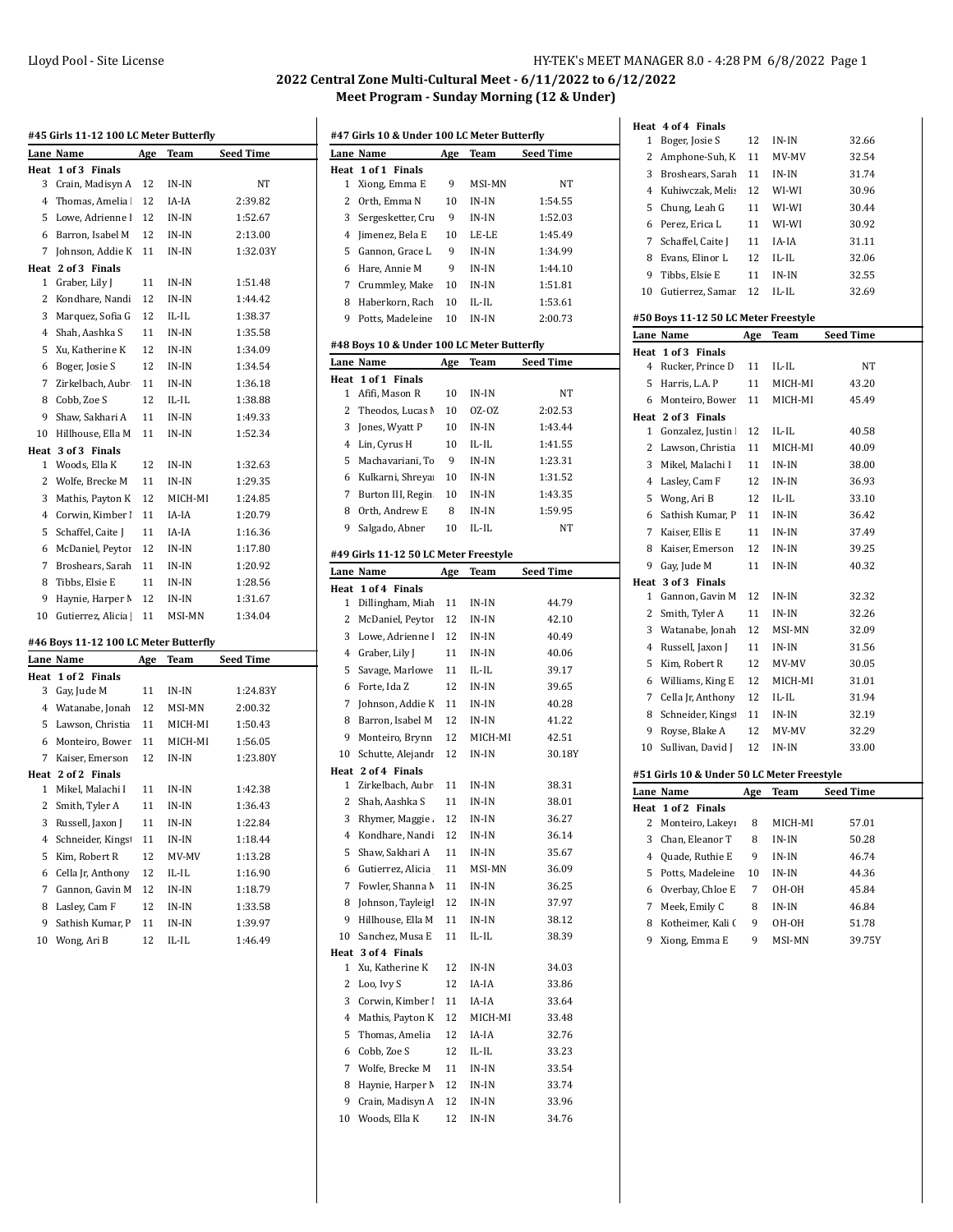## **2022 Central Zone Multi-Cultural Meet - 6/11/2022 to 6/12/2022 Meet Program - Sunday Morning (12 & Under)**

| Heat           | 2 (#51 Girls 10 & Under 50 LC Meter Freestyle) |            |             |                  |
|----------------|------------------------------------------------|------------|-------------|------------------|
| 1              | Jimenez, Bela E                                | 10         | LE-LE       | 41.51            |
| 2              | Sergesketter, Cru                              | 9          | IN-IN       | 39.80            |
| 3              | Haberkorn, Rach                                | 10         | IL-IL       | 36.93            |
| 4              | Gannon, Grace L                                | 9          | IN-IN       | 35.08            |
| 5              | Hare, Annie M                                  | 9          | IN-IN       | 33.99            |
| 6              | Youngblood, Clau                               | 10         | IL-IL       | 35.04            |
| 7              | Anderson, Raelyı                               | 10         | WI-WI       | 35.31            |
| 8              | Orth, Emma N                                   | 10         | IN-IN       | 37.15            |
| 9              | Crummley, Make                                 | 10         | IN-IN       | 39.81            |
| 10             | Chirinos, Isabella                             | 10         | $IN-IN$     | 43.22            |
|                | #52 Boys 10 & Under 50 LC Meter Freestyle      |            |             |                  |
|                | Lane Name                                      | Age        | Team        | <b>Seed Time</b> |
| Heat           | 1 of 2 Finals                                  |            |             |                  |
| 2              | Jimenez, Nico A                                | 8          | LE-LE       | 1:00.89          |
| 3              | Overbay, Cooper                                | 7          | OH-OH       | 50.67            |
| $\overline{4}$ | Shumate, Jack W                                | 10         | IN-IN       | 44.69            |
| 5              | Maldonado, Tyle                                | 9          | IL-IL       | 44.13            |
| 6              | Orth, Andrew E                                 | 8          | $IN-IN$     | 44.21            |
| 7              | Lin, Cyrus H                                   | 10         | IL-IL       | 47.53            |
| 8              | Schutte. Salvado:                              | 9          | IN-IN       | 59.31            |
|                | Heat 2 of 2 Finals                             |            |             |                  |
| 1              | Afifi, Mason R                                 | 10         | IN-IN       | 43.59            |
| 2              | Kline, Asher L                                 | 10         | IN-IN       | 41.15            |
| 3              | Theodos, Lucas I                               | 10         | 0Z-0Z       | 39.64            |
| 4              | Kulkarni, Shreya                               | 10         | $IN-IN$     | 35.09            |
| 5              | Machavariani, Tc                               | 9          | IN-IN       | 33.22            |
| 6              | Burton III, Regin                              | 10         | IN-IN       | 33.48            |
| 7              | Jones, Wyatt P                                 | 10         | IN-IN       | 38.33            |
| 8              | Gupta, Aahan                                   | 8          | IN-IN       | 40.98            |
| 9              | Shah, Vivan S                                  | 8          | IN-IN       | 42.16            |
| 10             | Salgado, Abner                                 | 10         | IL-IL       | 44.12            |
|                | #53 Girls 11-12 100 LC Meter Backstroke        |            |             |                  |
|                | Lane Name                                      | <u>Age</u> | <b>Team</b> | Seed Time        |
| Heat           | 1 of 4 Finals                                  |            |             |                  |
| 2              | Amphone-Suh, K                                 | 11         | MV-MV       | NΤ               |
| 3              | Monteiro, Brynn                                | 12         | MICH-MI     | 1:55.81          |
| 4              | Dillingham, Miah                               | 11         | IN-IN       | 1:51.57          |
| 5              | Forte, Ida Z                                   | 12         | IN-IN       | 1:47.98          |
| 6              | McDaniel, Peytor                               | 12         | IN-IN       | 1:49.87          |
| 7              | Barron, Isabel M                               | 12         | IN-IN       | 1:53.98          |
| 8              | Savage, Marlowe                                | 11         | IL-IL       | 2:12.75          |
| Heat           | 2 of 4 Finals                                  |            |             |                  |
| 1              | Lowe, Adrienne l                               | 12         | $IN-IN$     | 1:43.65          |
| 2              | Johnson, Addie K                               | 11         | $IN-IN$     | 1:43.07          |
| 3              | Graber, Lily J                                 | 11         | IN-IN       | 1:41.58          |
| 4              | Shaw, Sakhari A                                | 11         | IN-IN       | 1:37.07          |
| 5              | Rhymer, Maggie.                                | 12         | IN-IN       | 1:33.96          |
| 6              | Schutte, Alejandı                              | 12         | IN-IN       | 1:34.46          |
| 7              | Crain, Madisyn A                               | 12         | IN-IN       | 1:40.31          |
| 8              | Hillhouse, Ella M                              | 11         | IN-IN       | 1:42.30          |
| 9              | Kuhiwczak, Meli:                               | 12         | WI-WI       | 1:43.33          |
| 10             | Loo, Ivy S                                     | 12         | IA-IA       | 1:46.92          |

|           | Heat 3 of 4 Finals                           |            |             |           |
|-----------|----------------------------------------------|------------|-------------|-----------|
| 1         | Wolfe, Brecke M                              | 11         | IN-IN       | 1:31.99   |
| 2         | Zirkelbach, Aubr                             | 11         | $IN-IN$     | 1:31.43   |
| 3         | Evans, Elinor L                              | 12         | IL-IL       | 1:30.34   |
| 4         | Boger, Josie S                               | 12         | IN-IN       | 1:28.65   |
| 5         | Tibbs, Elsie E                               | 11         | IN-IN       | 1:27.66   |
| 6         | Woods, Ella K                                | 12         | IN-IN       | 1:28.54   |
| 7         | Mathis, Payton K                             | 12         | MICH-MI     | 1:28.92   |
| 8         | Kondhare, Nandi                              | 12         | IN-IN       | 1:30.60   |
| 9         | Shah, Aashka S                               | 11         | IN-IN       | 1:31.54   |
| 10        | Corwin, Kimber I                             | 11         | IA-IA       | 1:32.24   |
| Heat      | 4 of 4 Finals                                |            |             |           |
| 1         | Thomas, Amelia                               | 12         | IA-IA       | 1:25.77   |
| 2         | Marquez, Sofia G                             | 12         | IL-IL       | 1:23.40   |
| 3         | Chung, Leah G                                | 11         | WI-WI       | 1:22.74   |
| 4         | Perez, Erica L                               | 11         | WI-WI       | 1:20.68   |
| 5         | Schaffel, Caite J                            | 11         | IA-IA       | 1:18.66   |
| 6         | Broshears, Sarah                             | 11         | IN-IN       | 1:18.88   |
| 7         | Haynie, Harper M                             | 12         | IN-IN       | 1:20.68   |
| 8         | Xu, Katherine K                              | 12         | IN-IN       | 1:23.34   |
| 9         | Gutierrez, Samar                             | 12         | IL-IL       | 1:25.30   |
| 10        | Cobb, Zoe S                                  | 12         | IL-IL       | 1:26.22   |
|           | #54 Boys 11-12 100 LC Meter Backstroke       |            |             |           |
|           | Lane Name                                    | <u>Age</u> | Team        | Seed Time |
|           | Heat 1 of 3 Finals                           |            |             |           |
| 4         | Rucker, Prince D                             | 11         | $IL$ - $IL$ | NΤ        |
| 5         | Gay, Jude M                                  | 11         | IN-IN       | 1:55.65   |
| 6         | Harris, L.A. P                               | 11         | MICH-MI     | 1:55.66   |
|           | Heat 2 of 3 Finals                           |            |             |           |
| 2         | Gonzalez, Justin I                           | 12         | IL-IL       | 1:45.07   |
| 3         | Lasley, Cam F                                | 12         | IN-IN       | 1:44.29   |
| 4         | Wong, Ari B                                  | 12         | IL-IL       | 1:41.83   |
| 5         | Sathish Kumar, P                             | 11         | IN-IN       | 1:30.06   |
| 6         | Mikel, Malachi I                             | 11         | IN-IN       | 1:30.96   |
| 7         | Kaiser, Ellis E                              | 11         | IN-IN       | 1:42.82   |
| 8         | Kaiser, Emerson                              | 12         | IN-IN       | 1:44.76   |
| 9         | Monteiro, Bower                              | 11         | MICH-MI     | 1:54.33   |
| Heat      | 3 of 3 Finals                                |            |             |           |
| 1         | Cella Jr, Anthony                            | 12         | IL-IL       | 1:26.56   |
| 2         | Russell, Jaxon J                             | 11         | IN-IN       | 1:25.66   |
| 3         | Watanabe, Jonah                              | 12         | MSI-MN      | 1:21.57   |
| 4         | Schneider, Kings                             | 11         | $IN-IN$     | 1:18.99   |
| 5         | Kim, Robert R                                | 12         | MV-MV       | 1:14.46   |
| 6         | Smith, Tyler A                               | 11         | IN-IN       | 1:17.33   |
| 7         | Williams, King E                             | 12         | MICH-MI     | 1:20.75   |
| 8         | Gannon, Gavin M                              | 12         | $IN-IN$     | 1:23.31   |
| 9         | Sullivan, David J                            | 12         | IN-IN       | 1:25.85   |
| 10        | Royse, Blake A                               | 12         | MV-MV       | 1:26.57   |
|           |                                              |            |             |           |
|           | #55 Girls 10 & Under 100 LC Meter Backstroke |            |             |           |
|           | Lane Name                                    | Age        | <b>Team</b> | Seed Time |
| Heat<br>2 | 1 of 2 Finals<br>Xiong, Emma E               | 9          | MSI-MN      | NΤ        |
| 3         | Chan, Eleanor T                              | 8          | IN-IN       | 2:03.97   |
| 4         | Quade, Ruthie E                              | 9          | IN-IN       | 1:57.12   |
| 5         | Overbay, Chloe E                             | 7          | OH-OH       | 1:55.72   |
|           |                                              |            |             |           |

 Meek, Emily C 8 IN-IN 1:56.90 7 Kotheimer, Kali ( 9 OH-OH 1:59.49 8 Chirinos, Isabella 10 IN-IN 2:15.43

|         | Heat 2 of 2 Finals                          |          |                |                |  |
|---------|---------------------------------------------|----------|----------------|----------------|--|
| 1       | Sergesketter, Cru                           | 9        | IN-IN          | 1:48.84        |  |
| 2       | Crummley, Make                              | 10       | IN-IN          | 1:41.40        |  |
|         |                                             |          |                |                |  |
| 3       | Orth, Emma N                                | 10       | IN-IN          | 1:36.77        |  |
|         | 4 Gannon, Grace L                           | 9        | $IN-IN$        | 1:30.54        |  |
| 5       | Hare, Annie M                               | 9        | IN-IN          | 1:25.90        |  |
| 6       | Anderson, Raelyı                            | 10       | WI-WI          | 1:27.18        |  |
| 7       | Youngblood, Clau                            | 10       | IL-IL          | 1:34.05        |  |
| 8       | Jimenez, Bela E                             | 10       | LE-LE          | 1:40.22        |  |
| 9       | Haberkorn, Rach                             | 10       | IL-IL          | 1:44.24        |  |
| 10      | Potts, Madeleine                            | 10       | $IN-IN$        | 1:50.21        |  |
|         |                                             |          |                |                |  |
|         | #56 Boys 10 & Under 100 LC Meter Backstroke |          |                |                |  |
|         | Lane Name                                   | Age      | Team           | Seed Time      |  |
|         | Heat 1 of 2 Finals                          |          |                |                |  |
| 4       | Lin, Cyrus H                                | 10       | IL-IL          | 2:08.30        |  |
| 5       | Gupta, Aahan                                | 8        | IN-IN          | 1:50.75        |  |
| 6       | Salgado, Abner                              | 10       | IL-IL          | 1:52.71        |  |
| 7       | Shumate, Jack W                             | 10       | IN-IN          | NΤ             |  |
|         | Heat 2 of 2 Finals                          |          |                |                |  |
| 1       | Orth, Andrew E                              | 8        | IN-IN          | 1:47.36        |  |
| 2       | Maldonado, Tyle                             | 9        | IL-IL          | 1:44.28        |  |
| 3       | Jones, Wyatt P                              | 10       | IN-IN          | 1:38.99        |  |
| 4       | Kulkarni, Shreya                            | 10       | IN-IN          | 1:29.46        |  |
| 5       | Machavariani, To                            | 9        | IN-IN          | 1:26.66        |  |
| 6       | Burton III, Regin                           | 10       | IN-IN          | 1:28.82        |  |
| 7       | Theodos, Lucas N                            | 10       | OZ-OZ          | 1:32.61        |  |
| 8       | Shah, Vivan S                               | 8        | IN-IN          | 1:40.96        |  |
| 9       | Kline, Asher L                              | 10       | IN-IN          | 1:46.36        |  |
| 10      | Afifi, Mason R                              | 10       | IN-IN          | 1:50.34        |  |
|         |                                             |          |                |                |  |
|         | #57 Girls 11-12 50 LC Meter Breaststroke    |          |                |                |  |
|         | Lane Name                                   | Age      | Team           | Seed Time      |  |
| Heat    | 1 of 4 Finals                               |          |                |                |  |
| 1       | Savage, Marlowe                             | 11       | IL-IL          | 1:16.96        |  |
| 2       | Cobb, Zoe S                                 | 12       | IL-IL          | 1:00.74        |  |
| 3       | Forte, Ida Z                                | 12       | IN-IN          | 55.59          |  |
|         | 4 Monteiro, Brynn                           | 12       | MICH-MI        | 52.42          |  |
| 5       | Kondhare, Nandi                             | 12       | IN-IN          | 51.66          |  |
| 6       | Johnson, Addie K                            | 11       | IN-IN          | 52.10          |  |
| 7       | Hillhouse, Ella M                           | 11       | IN-IN          | 53.07          |  |
| 8       | Zirkelbach, Aubr                            | 11       | IN-IN          | 55.86          |  |
| 9       | Dillingham, Miah                            | 11       | IN-IN          | 1:09.94        |  |
| 10      | Schutte, Alejandı                           | 12       | IN-IN          | 35.72Y         |  |
| Heat    | 2 of 4 Finals                               |          |                |                |  |
| 1       | Woods, Ella K                               | 12       | IN-IN          | 50.11          |  |
| 2       | Thomas, Amelia                              | 12       | IA-IA          | 49.77          |  |
| 3       |                                             |          | IN-IN          | 49.67          |  |
|         |                                             |          |                |                |  |
|         | Barron, Isabel M                            | 12       |                |                |  |
| 4       | Gutierrez, Alicia                           | 11       | MSI-MN         | 49.65          |  |
| 5       | Gutierrez, Samar                            | 12       | IL-IL          | 49.16          |  |
| 6       | Crain, Madisyn A                            | 12       | IN-IN          | 49.51          |  |
| 7       | Rhymer, Maggie.                             | 12       | IN-IN          | 49.66          |  |
| 8       | Lowe, Adrienne l                            | 12       | IN-IN          | 49.70          |  |
| 9<br>10 | Shah, Aashka S<br>Shaw, Sakhari A           | 11<br>11 | IN-IN<br>IN-IN | 49.79<br>50.47 |  |